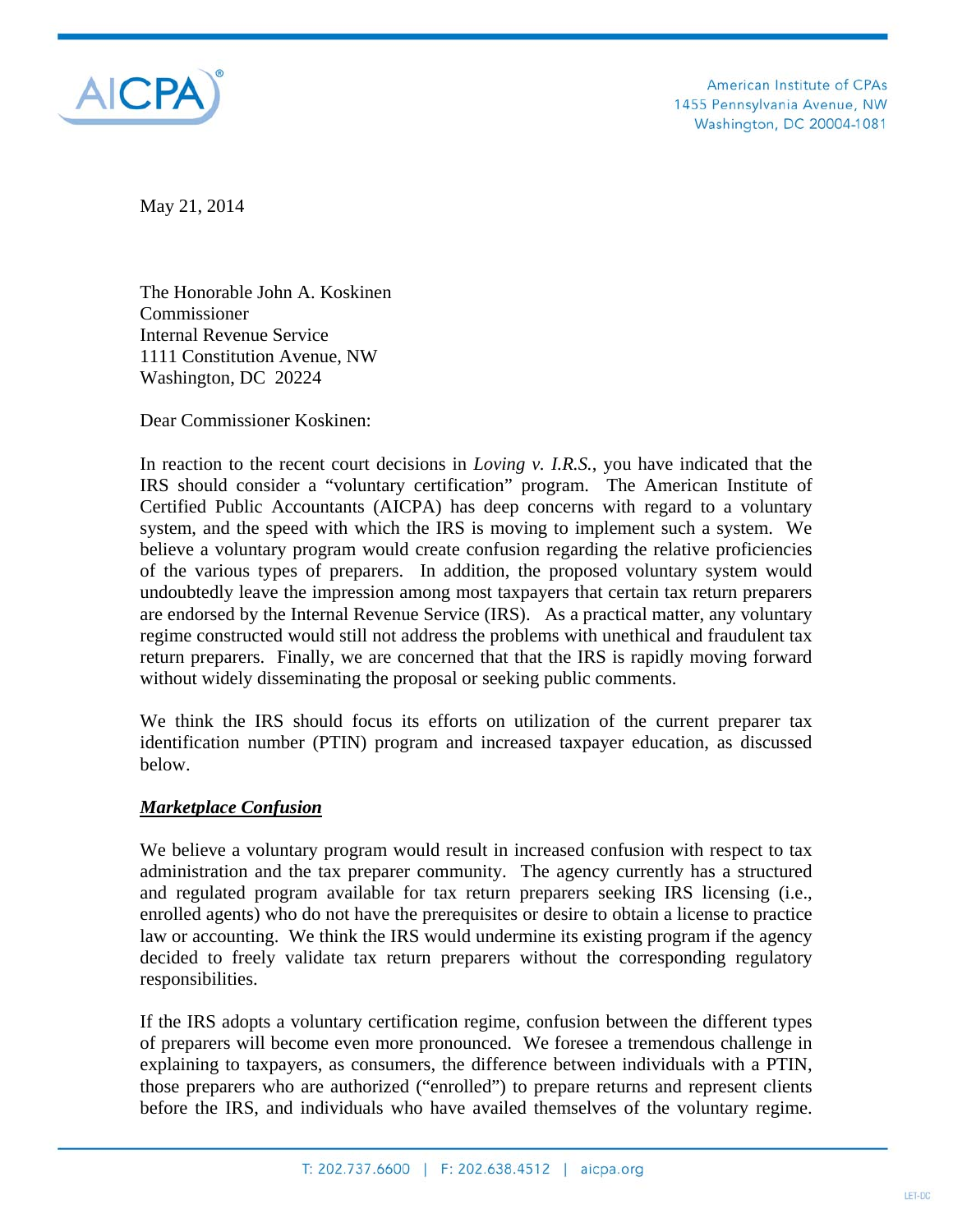The Honorable John A. Koskinen May 21, 2014 Page 2 of 4

Any attempt to explain the differences would invariably sound like an endorsement of only that subset of individuals who availed themselves of the voluntary regime. In short, we are concerned about the confusion that may be generated in the marketplace in an environment where PTIN holders may prepare returns, but may not be persons who subject themselves to an IRS "voluntary" program, and whether the consuming public would be able to discern the difference.

# *Utilization of PTIN Program*

We encourage the IRS to focus on the implementation of a comprehensive preparer enforcement strategy as opposed to a voluntary regime. The registration of paid tax return preparers and the issuance of unique PTINs remain in effect post-*Loving*. Registration allows the accumulation of important data on activities of specific tax return preparers as well as classes of preparers in a way that allows the IRS to tailor compliance and education programs in the most efficient manner. We urge the IRS to utilize the current PTIN program to track preparer activity, identify patterns of fraud and incompetence across returns prepared by specific individuals, and to institute compliance programs to deal with incompetent or unethical preparers. A voluntary system would not accomplish this goal.

In addition, the IRS should more narrowly define the term "preparer" for PTIN purposes to exclude certain "supervised employees," to avoid subjecting the profession to overregulation. The current requirements in Treas. Reg. § 1.6109-2 regarding who needs a PTIN are overbroad due to the inclusion of non-signers who are appropriately supervised by professional, licensed signing tax return preparers. As a state regulatory matter, licensed professionals, such as CPAs, are responsible for work performed by unlicensed staff persons who assist in any tax return preparation effort.

We also believe the IRS should administer the penalties and sanctions *for which it currently has authority* to identify and hold accountable incompetent and unethical return preparers. Specifically, we think the IRS should direct its efforts on enforcing the following provisions against incompetent and unethical tax return preparers:

- $\bullet$  Section 6694 civil penalties for understatements due to unreasonable positions or willful or reckless conduct.
- Section  $6695 -$  civil penalties for (i) failure to furnish a copy of the return to the taxpayer, (ii) failure to sign the return, (iii) failure to put the PTIN on the return, (iv) failure to retain copies of returns prepared or a list of taxpayers for whom returns have been prepared; and (v) failure to comply with due diligence requirements relating to EITC claims.
- Section 6701 civil penalties for aiding or abetting an understatement.
- Section  $6713$  civil penalties for disclosing or using taxpayer-provided information other than for return preparation.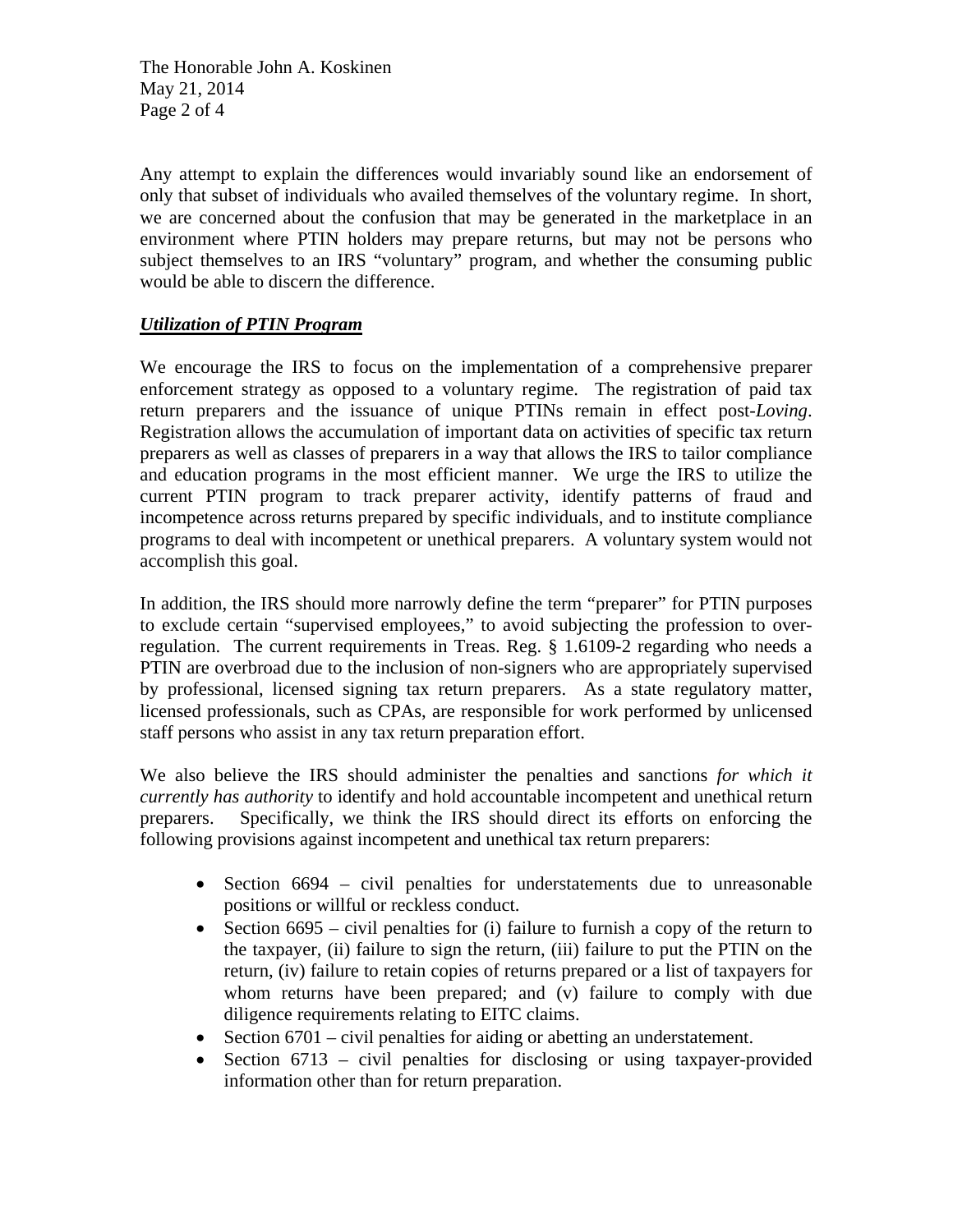The Honorable John A. Koskinen May 21, 2014 Page 3 of 4

- $\bullet$  Section 7206 criminal penalties, including imprisonment, for willfully aiding or assisting in the preparation of a fraudulent return.
- $\bullet$  Section 7407 authority to seek injunctions against return preparers engaging in specified behaviors, including fraudulent or deceptive conduct that substantially interferes with proper administration of the tax laws.

# *Engagement with Stakeholders & Public*

The IRS should seek an open dialogue on the proposed voluntary certification program as well as more efficient measures to protect the public from unethical, fraudulent or incompetent preparers. Prior to *Loving*, the IRS had devoted an unprecedented amount of time listening to stakeholder concerns and suggestions regarding its rollout of a return preparer program, and as a result made numerous changes and adjustments to the program. We suggest that you take these same steps in assessing whether a voluntary certification program is in the best interests of the public.

### *Taxpayer Education*

The AICPA strongly supports a strategy to better inform the taxpaying public. The IRS should implement a robust communications strategy to educate the public about the preparer's requirement to obtain a PTIN, renew the PTIN, and to include it on returns they prepare. Increased public awareness might mitigate some of the problems of preparers who do not have PTINs – the so-called "ghost preparers." The IRS should also consider working with state tax authorities and the appropriate professional associations on a joint public service campaign.

### *IRS Resources*

Recently, National Taxpayer Advocate Nina Olson noted that it may take "consecutive years of public education" on the value of the new type of preparer (e.g., individuals who have availed themselves of the voluntary regime) before such an IRS program can show at least some degree of success. However, we do not believe the expenditure of resources for marketing such a voluntary program, that even the IRS has promoted as an interim solution, is a prudent use of taxpayers' dollars. As you are aware, the AICPA has longsupported enhanced IRS funding to address taxpayer and preparer services. However, in a world of limited resources, where the IRS has indicated that resources are insufficient to fully cover services, we would encourage the application of the agency's appropriated resources to more effective measures.

### *Annual PTIN User Fees*

Finally, we would appreciate more transparency with regard to the utilization of the annual PTIN user fees. Specifically, please explain how the user fees are currently